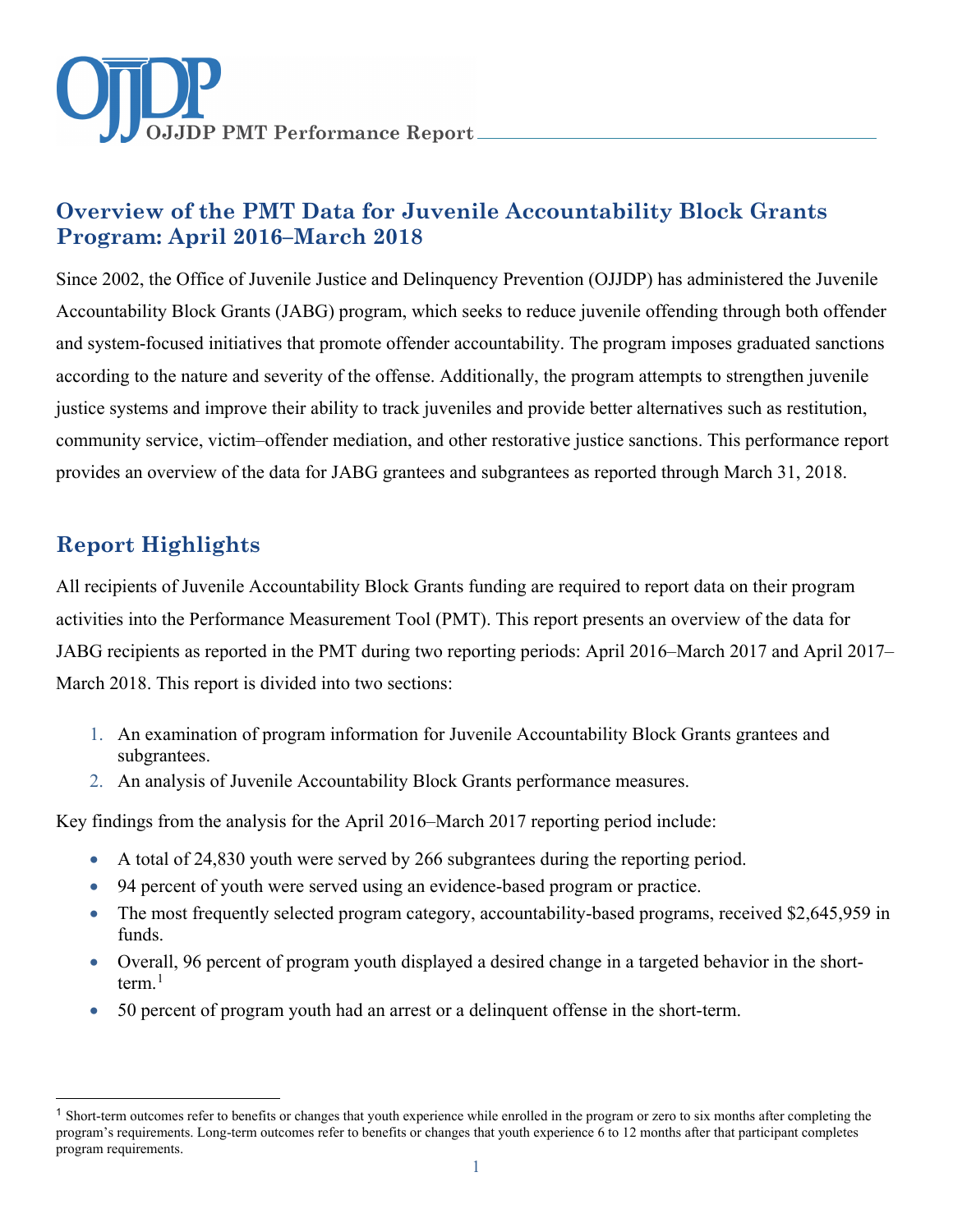Key findings from the analysis for the April 2017–March 2018 reporting period include:

- A total of 4,055 youth were served by 85 subgrantees during the reporting period.
- 93 percent of youth were served using an evidence-based program or practice.
- The most frequently used program category, accountability-based programs, received \$1,680,814 in funds.
- Overall, 85 percent of program youth displayed a desired change in a targeted behavior in the shortterm.
- 22 percent of program youth were committed to a juvenile facility, while none were sentenced to an adult prison.

## **1. Examination of Program Information**

## *1.1 Reporting Compliance*

Grantees are required to report annually for each active federal award. Eighty grantees completed reporting requirements for the April 2016–March 2017 reporting period, resulting in a compliance rate of 88 percent; 27 grantees completed reporting requirements for the April 2017–March 2018 reporting period, resulting in a compliance rate of 87 percent.

All grantees during the April 2016–March 2017 and April 2017–March 2018 reporting periods subawarded their funds to other organizations. As a result, data was reported for 266 subgrant awards during the April 2016– March 2017 reporting period and 85 subgrant awards during the April 2016–March 2017 reporting period. The numbers reported in table 1 do not include subrecipients, but subrecipients are included in the rest of the tables and figures.

|                              | <b>Status</b>      |             |                 |              |
|------------------------------|--------------------|-------------|-----------------|--------------|
| <b>Data Reporting Period</b> | <b>Not Started</b> | In Progress | <b>Complete</b> | <b>Total</b> |
| April 2016-March 2017        |                    | 11          | 80              | 91           |
| April 2017-March 2018        |                    | 4           | 27              | 31           |

### **Table 1: Status of JABG Grantee Reporting (April 2016–March 2018)**

Of the grantees who completed reporting requirements, none were operational during the April 2016–March 2017 and April 2017–March 2018 reporting periods. Grantees that were not operational did not expend grant funds or provide services during the reporting period, therefore were excluded from the analysis of performance measures.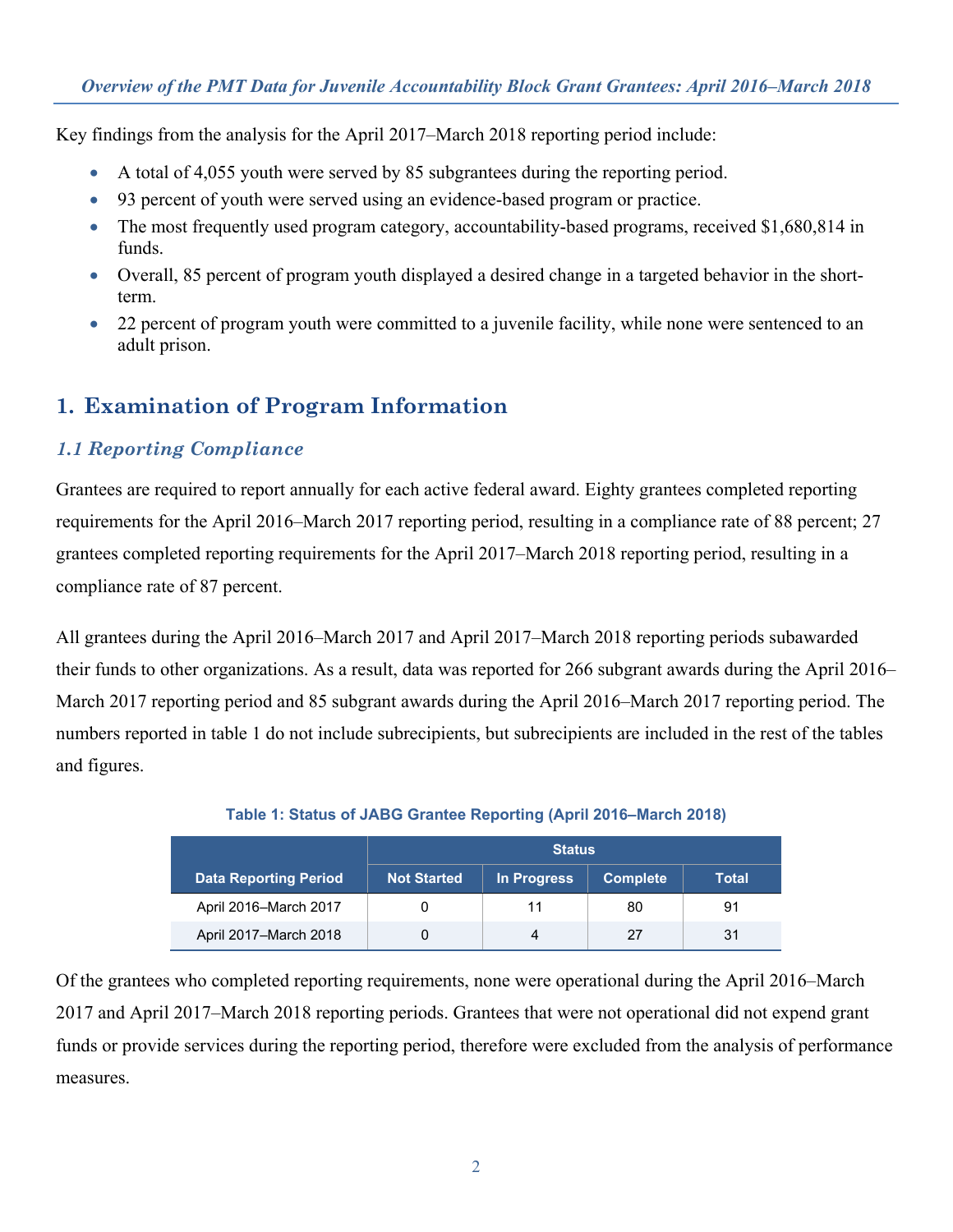## *1.2 Evidence-based Programming*

Evidence-based programming includes program models that have been shown, through rigorous evaluation, to be effective at preventing or reducing juvenile delinquency or related risk factors. To understand how JABG recipients are prioritizing evidence-based programs, subgrantees indicate whether or not their programs are evidence based.

As shown in figure 1, approximately half of subgrantees implemented evidence-based practices. During the April 2016–March 2017 reporting period, 50 percent of subgrantees implemented evidence-based programs and 44 percent implemented evidence-based programs during the April 2017–March 2018 reporting period.



## *1.3 Organization Type*

<span id="page-2-1"></span><span id="page-2-0"></span>As shown in table 2, local government agencies represented 31 percent of subgrantees during the April 2016– March 2017 reporting period, while juvenile justice agencies represented 34 percent of subgrantees during the April 2017–March 2018 reporting period.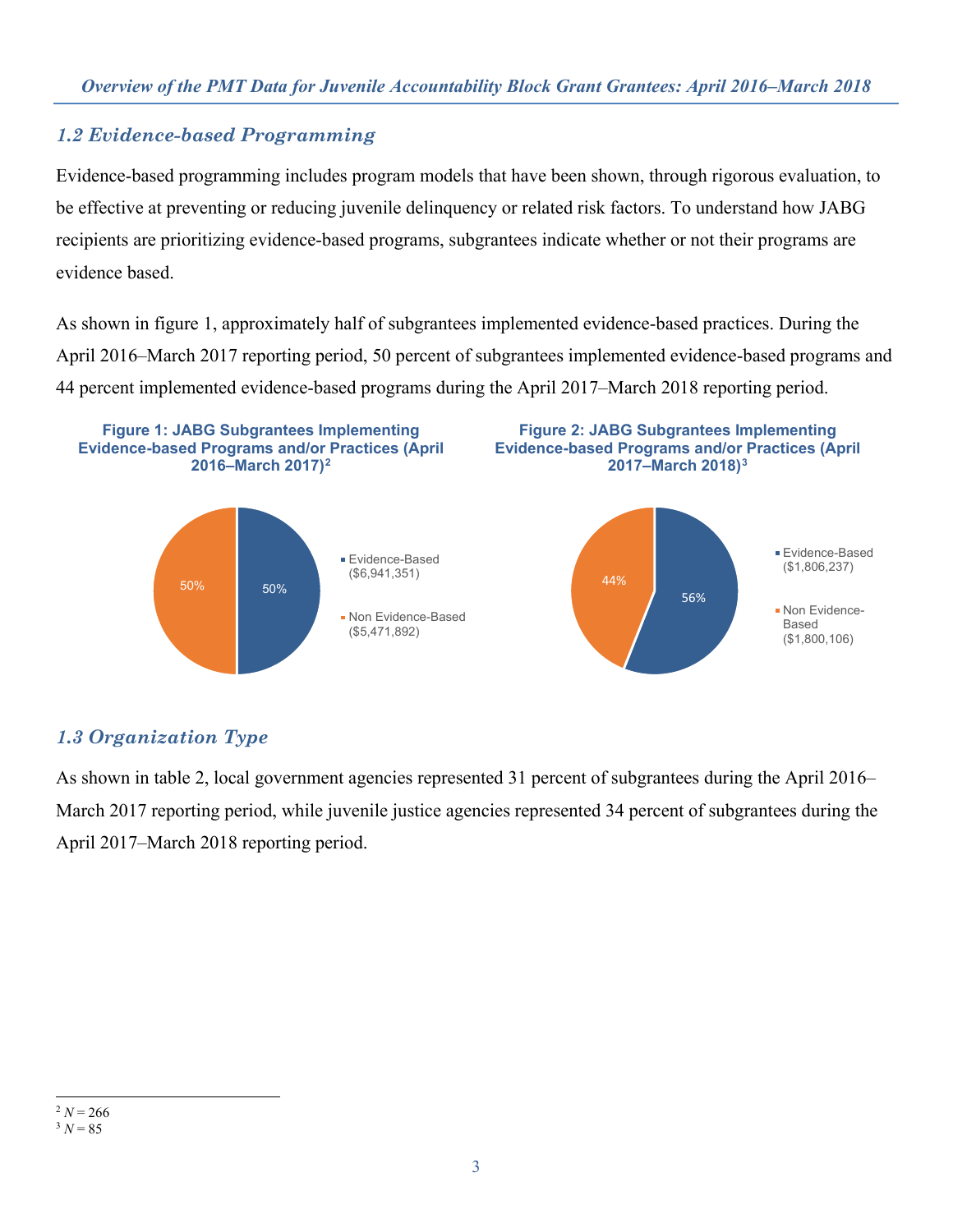|                                        | <b>April 2016-March 2017</b> |                   | <b>April 2017-March 2018</b> |            |
|----------------------------------------|------------------------------|-------------------|------------------------------|------------|
| <b>Organization Type</b>               | $\boldsymbol{N}$             | <b>Percentage</b> | <b>N</b>                     | Percentage |
| Local government agencies              | 82                           | 31%               | 27                           | 32%        |
| Juvenile Justice                       | 61                           | 23%               | 29                           | 34%        |
| <b>Other Government Agency</b>         | 53                           | 20%               | 9                            | 11%        |
| Police/Other Law Enforcement           | 34                           | 13%               | 10                           | 12%        |
| Nonprofit Community-based Organization | 28                           | 11%               | 9                            | 11%        |
| Other <sup>5</sup>                     | 8                            | 3%                | 1                            | 2%         |
| <b>Total</b>                           | 266                          | N/A               | 85                           | N/A        |

#### **Table 2: Number of JABG Programs by Organization Type (April 2016–March 2018)[4](#page-3-0)**

## *1.4 Program Category Selection*

Grantees and subgrantees are required to select a program category for their award. Figure 3 shows the breakdown of subgrantee program category selections for the April 2016–March 2017 and April 2017–March 2018 reporting periods. Grantees and subgrantees select program categories to correspond with the activities approved in each OJJDP application. The selected program category lasts for the life of the award, unless a change is requested by the grantee and approved by OJJDP. The selections represented in figure 3 are for operational awards in the PMT. During the April 2016–March 2017 reporting period, the most frequently used program category was accountability-based programs, which was selected by 59 subgrantees. During the April 2017–March 2018 reporting period, the most frequently used program category was the training law enforcement/court personnel category, which was selected by 23 subgrantees. Additionally, figure 3 shows dollar amount allocations by program category. During the April 2016–March 2017 reporting period, the accountability-based programs category was awarded the most funds (\$2,645,959), followed by the court/probation programming category (\$1,680,814). During the April 2017–March 2018 reporting period, the training law enforcement/court personnel category was awarded the most funds (\$848,966), followed by the risks/needs assessments category (\$534,249).

 $\ddot{\phantom{a}}$ 

<span id="page-3-0"></span> $4 N = 266$  for April 2016–March 2017;  $N = 85$  for April 2017–March 2018.

<span id="page-3-1"></span><sup>5</sup> Includes other community-based organizations, tribal government, and school/other education.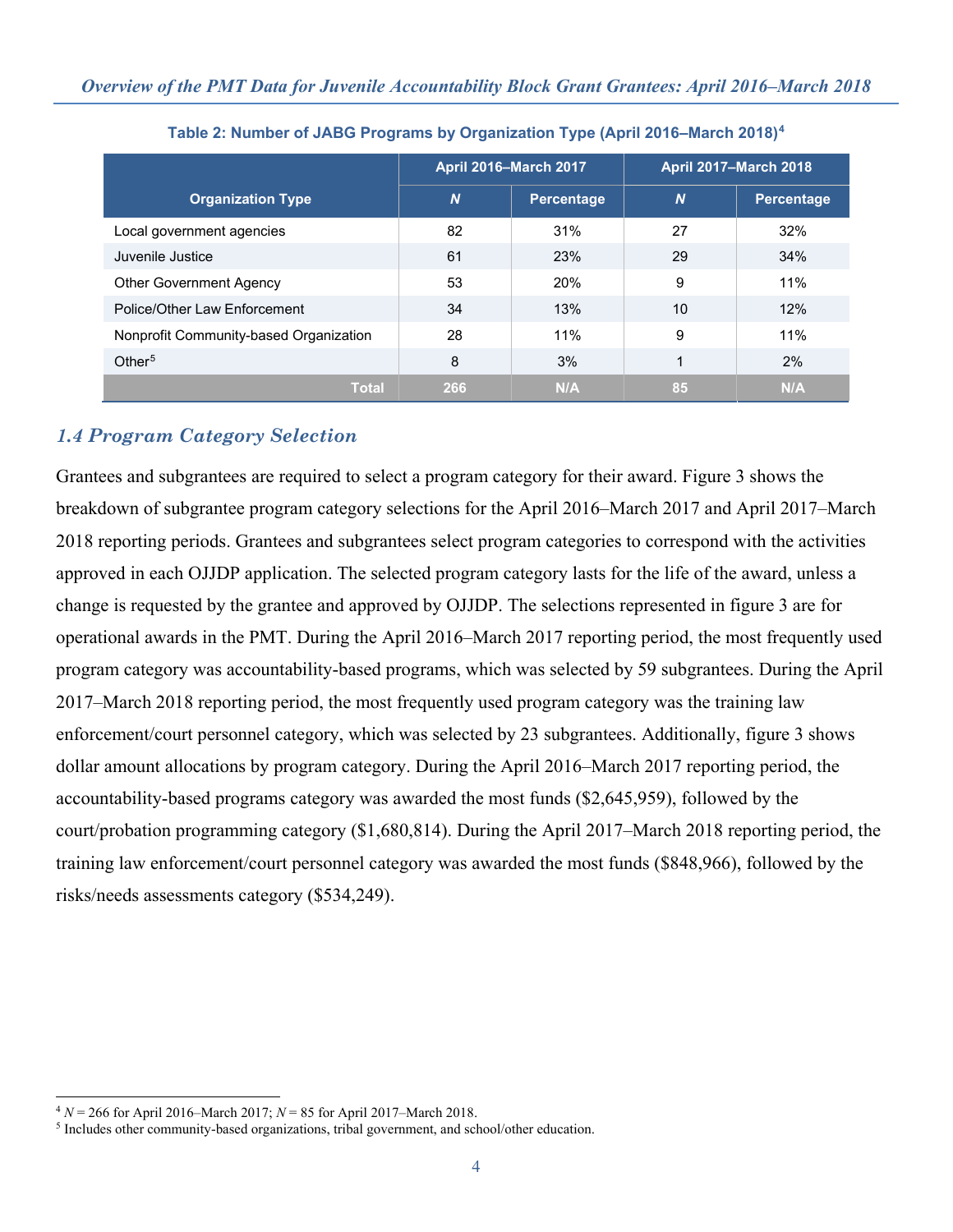

#### **Figure 3: JABG Program Category Selection (April 2016–March 2018)[6](#page-4-0)**

# **2. Analysis of Performance Measures**

Subgrantees report on several performance measures, which collect data on program activities and outcomes. These performance measures help OJJDP determine whether the JABG program has been successful and are used to improve program design and policy decisions at the federal level.

## *2.1 Youth Served*

During the April 2016–March 2017 reporting period, a total of 24,830 youth were served by JABG subgrantees, and 94 percent of program youth were served using an evidence-based program or practice. During the April 2017–March 2018 reporting period, a total of 4,055 youth were served, and 93 percent of program youth were served using an evidence-based program or practice.

<span id="page-4-0"></span> $\overline{a}$ 6 Information sharing and juvenile records are two different program categories in the PMT. However, they are combined for this report. The category "hiring" is an aggregate of the following program categories: hiring court staff/pretrial services, hiring prosecutors, funding for prosecutors, and hiring detention/corrections staff. In addition, the program categories gun courts and drug courts were combined into "specialized courts."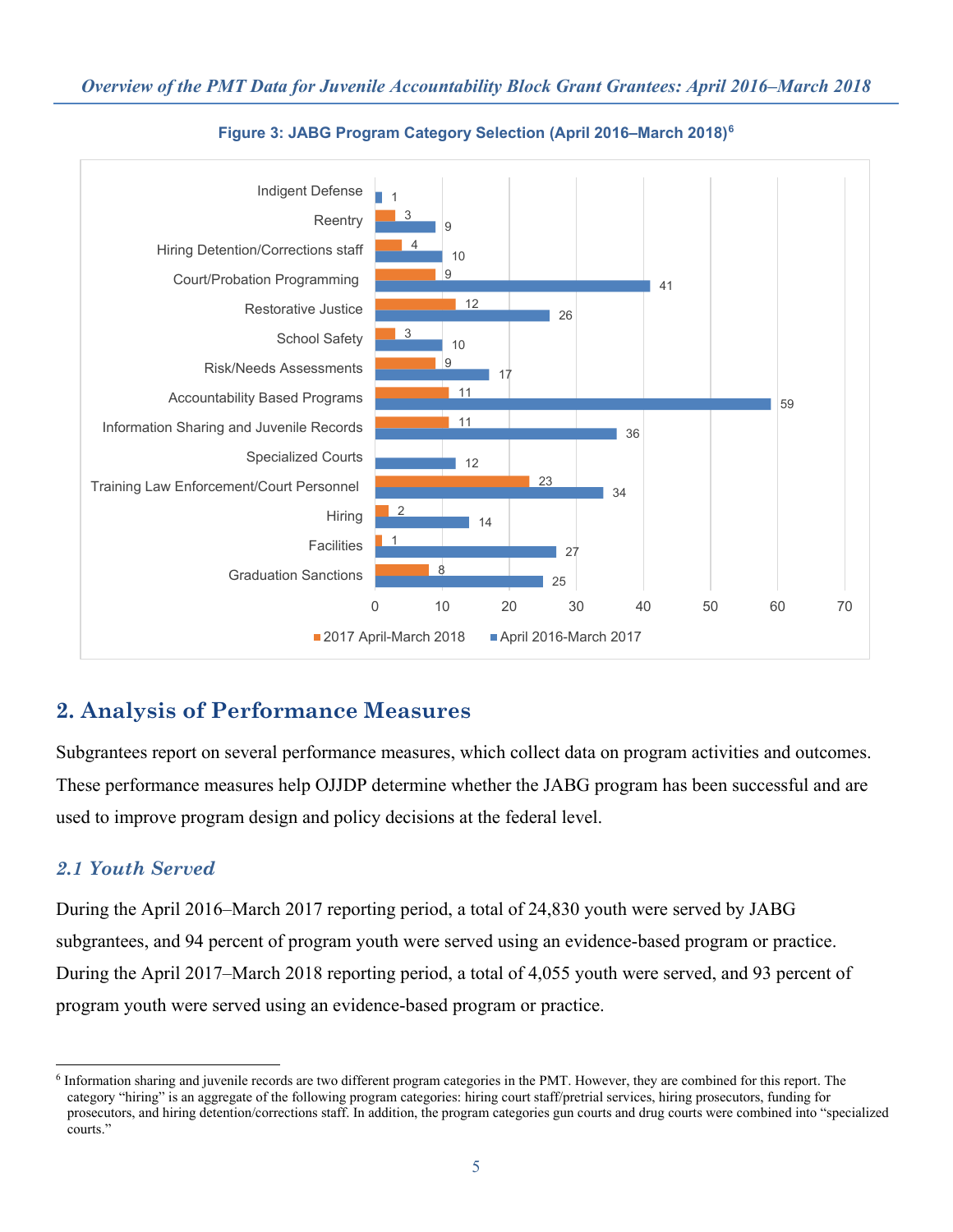#### *2.2 Program Youth Offenses*

 $\overline{a}$ 

Program success is also demonstrated through monitoring participant outcomes which reveal the short-term and long-term impact of programs on prevention or reduction of juvenile offending. The short-term impact is measured by the number of youth currently being served by a JABG program or those who exited up to 6 months earlier, who were arrested or seen at juvenile court for a delinquent offense during the reporting period. As shown in table 3, during the April 2016–March 2017 reporting period, 12,462 program youth were monitored for offenses. Of those, 6,130 youth, 50 percent, had an arrest or delinquent offense. Further analysis is needed to determine the cause of the high rate of arrests. In addition, 5,227 youth were committed to a juvenile residential facility, 12 were sentenced to adult prison, and 31 received some other sentence. During the April 2017–March 2018 reporting period, 1,153 youth were tracked for offenses. Of those, 433 youth, 38 percent, had an arrest or delinquent offense. In addition, 247 program youth were committed to a juvenile residential facility, 5 received some other sentence, and 0 were sentenced to an adult prison.

|                                               | <b>April 2016-March 2017</b> |            | <b>April 2017-March 2018</b> |                   |
|-----------------------------------------------|------------------------------|------------|------------------------------|-------------------|
| <b>Performance Measure</b>                    | <b>N</b>                     | Percentage | N                            | <b>Percentage</b> |
| Program youth tracked for delinquent offenses | 12.462                       | N/A        | 1.153                        | N/A               |
| Youth with an arrest or delinquent offense    | 6.130                        | 50%        | 433                          | 38%               |
| Youth committed to a juvenile facility        | 5.227                        | 42%        | 247                          | 22%               |
| Youth sentenced to adult prison               | 12                           | $< 1\%$    | 0                            | $0\%$             |
| Youth who received some other sentence        | 31                           | $< 1\%$    | 5                            | $< 1\%$           |

**Table 3: JABG Program Youth Offending, Short-term (April 2016–March 2018)[7](#page-5-0)**

Subgrantees also reported long-term impact by monitoring offending outcomes for youth who were tracked for 6–12 months after exiting a program. During the April 2016–March 2017 reporting period, 14 percent of tracked youth were arrested or appeared in juvenile court within 6–12 months of exiting a program (Table 4). Less than 1 percent were sentenced to adult prison. During the April 2017–March 2018 reporting period, the percentage of tracked youth arrested or appearing in juvenile court within 6–12 months of exiting a program increased to 19 percent from the last reporting period; however, none were sentenced to an adult prison.

<span id="page-5-0"></span><sup>&</sup>lt;sup>7</sup> 106 grantees and subgrantees reported on this measure during the April 2016–March 2017 reporting period; 25 subgrantees reported on this measure during the April 2017–March 2018 reporting period.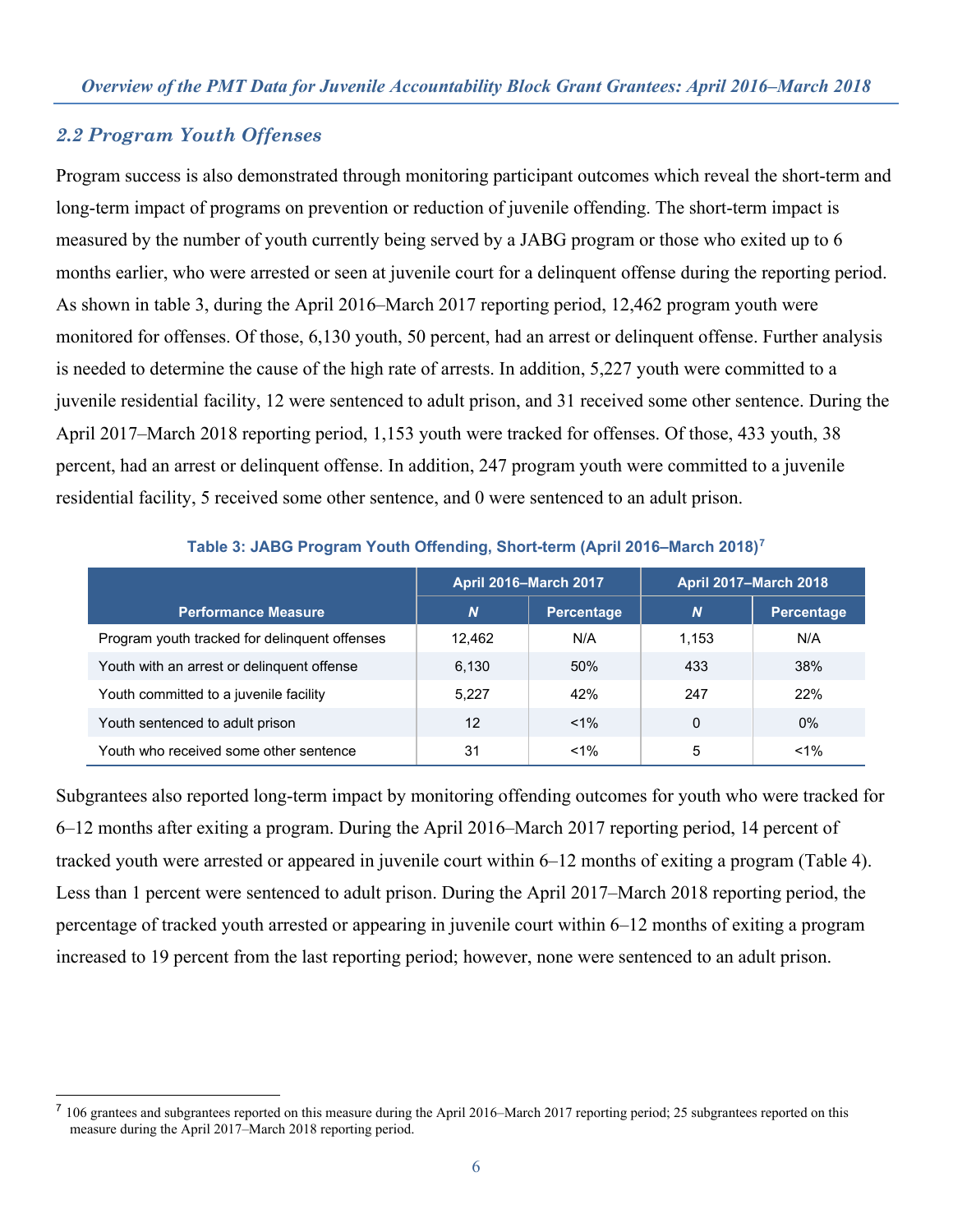|                                                                                     | <b>April 2016-March 2017</b> |            | <b>April 2017-March 2018</b> |                   |
|-------------------------------------------------------------------------------------|------------------------------|------------|------------------------------|-------------------|
| <b>Performance Measure</b>                                                          | $\boldsymbol{N}$             | Percentage | $\boldsymbol{N}$             | <b>Percentage</b> |
| Youth tracked for delinquent offenses 6-12 months<br>after exiting the program      | 4,473                        | N/A        | 77                           | N/A               |
| Youth with an arrest or delinguent offense 6-12<br>months after exiting the program | 608                          | 14%        | 14                           | 19%               |
| Youth committed to a juvenile facility 6-12 months<br>after exiting the program     | 5.167 <sup>9</sup>           | 116%       | 5                            | 7%                |
| Youth sentenced to adult prison 6-12 months after<br>exiting the program            | 5                            | $< 1\%$    | $\Omega$                     | $0\%$             |
| Youth who received some other sentence 6–12<br>months after exiting the program     | 18                           | $< 1\%$    | 3                            | 4%                |

**Table 4: JABG Program Youth Offending, Long-term (April 2016–March 2018)[8](#page-6-0)**

## *2.3 Program Youth Recidivism*

Subgrantees report on short-term recidivism measures that track reoffending outcomes for youth served by the program and for up to 6 months after exiting the program. As shown in table 5, of the 7,992 program youth who were tracked during the April 2016–March 2017 reporting period, 13 percent were arrested or seen at a juvenile court for a new delinquent offense. Of the 759 program youth who were tracked during the April 2017–March 2018 reporting period, 13 percent were also arrested or seen at a juvenile court for a new delinquent offense.

#### **Table 5: JABG Program Youth Reoffending, Short-term (April 2016–March 2018)[10](#page-6-2)**

|                                               | <b>April 2016-March 2017</b> |                   | <b>April 2017-March 2018</b> |            |
|-----------------------------------------------|------------------------------|-------------------|------------------------------|------------|
| <b>Performance Measure</b>                    | $\boldsymbol{N}$             | <b>Percentage</b> | $\boldsymbol{N}$             | Percentage |
| Youth tracked for new delinguent offenses     | 7,992                        | N/A               | 759                          | N/A        |
| Youth with a new arrest or delinguent offense | 986                          | 13%               | 96                           | 13%        |
| Youth committed to a juvenile facility        | 157                          | 2%                | 22                           | 3%         |
| Youth sentenced to adult prison               | 107                          | 2%                | $\Omega$                     | $0\%$      |
| Youth who received some other sentence        | 78                           | $< 1\%$           | 5                            | $1\%$      |

<span id="page-6-0"></span> $\overline{a}$ <sup>8</sup> 53 subgrantees reported on this measure during the April 2016–March 2017 reporting period; 3 subgrantees reported on this measure during the April 2017–March 2018 reporting period.

<span id="page-6-1"></span><sup>&</sup>lt;sup>9</sup> As a result of missing data from an individual subgrantee, the number of youth committed to a juvenile facility appears higher than the number of youth tracked for delinquent offenses.

<span id="page-6-2"></span><sup>&</sup>lt;sup>10</sup> 92 subgrantees reported on this measure during the April 2016–March 2017 reporting period; 23 subgrantees reported on this measure during the April 2017–March 2018 reporting period.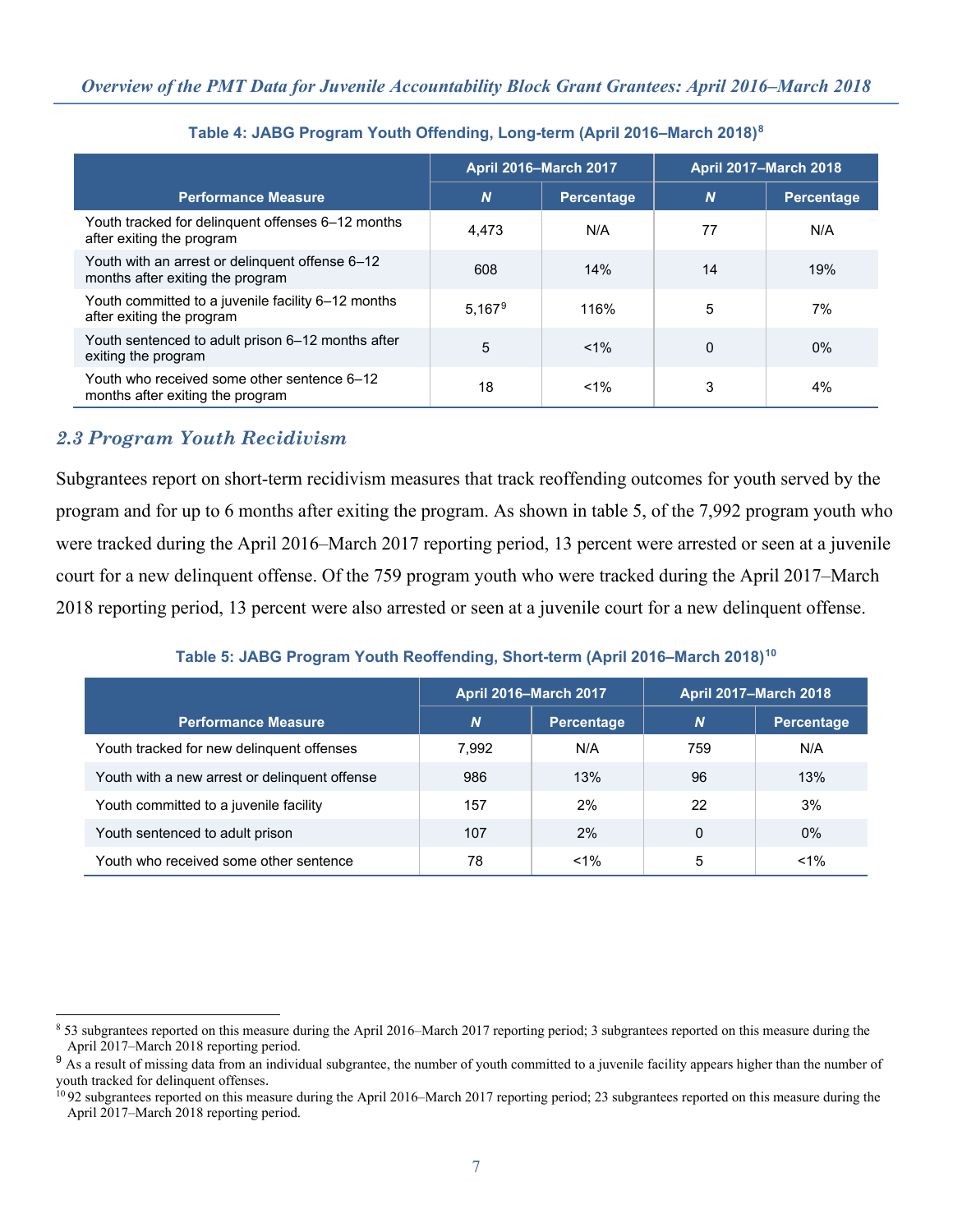OJJDP also asks subgrantees to report performance measures on the long-term impact. As shown in Table 6, 3,852 program youth were tracked during the reporting period and 12 percent were arrested or had a new delinquent offense. None of the youth tracked were sentenced to an adult prison 6–12 months after exiting the program.

|                                                                                            | April 2016-March 2017 <sup>12</sup> |                   |
|--------------------------------------------------------------------------------------------|-------------------------------------|-------------------|
| <b>Performance Measure</b>                                                                 | $\boldsymbol{N}$                    | <b>Percentage</b> |
| Youth tracked for new delinquent offenses 6-12 months after<br>exiting the program         | 3,852                               | N/A               |
| Youth with a new arrest or new delinguent offense 6–12<br>months after exiting the program | 469                                 | 12%               |
| Youth recommitted to a juvenile facility 6-12 months after<br>exiting the program          | 46                                  | 2%                |
| Youth sentenced to adult prison 6–12 months after exiting the<br>program                   | 0                                   | $0\%$             |
| Youth who received another sentence 6–12 months after<br>exiting the program               | 19                                  | $1\%$             |

**Table 6: JABG Program Youth Reoffending, Long-term (April 2016–March 2017)[11](#page-7-0)**

## *2.4 Youth Target Behaviors*

 $\ddot{\phantom{a}}$ 

A target behavior is one that a grantee has chosen to track for youth served by a particular program; it measures a "positive" change in a behavior such as social competence, substance use, or school attendance. Tables 7 and 8 present short-term data on program youth whose selected target behaviors improved while enrolled in the program and up to 6 months after exiting the program.

Overall, 96 percent of youth receiving services exhibited a desired change in a targeted behavior during the April 2016–March 2017 reporting period (table 6). Greatest improvements were observed in the GED, GPA, and gang resistance/involvement target behaviors, with 100 percent of youth exhibiting a positive behavior change. Additionally, 99 percent of youth receiving services demonstrated a positive behavior change related to substance use.

<span id="page-7-0"></span><sup>&</sup>lt;sup>11</sup> 92 subgrantees reported on this measure during the April 2016–March 2017 reporting period. <sup>12</sup> April 2017-March 2018 was excluded from this analysis due to lack of reported data.

<span id="page-7-1"></span>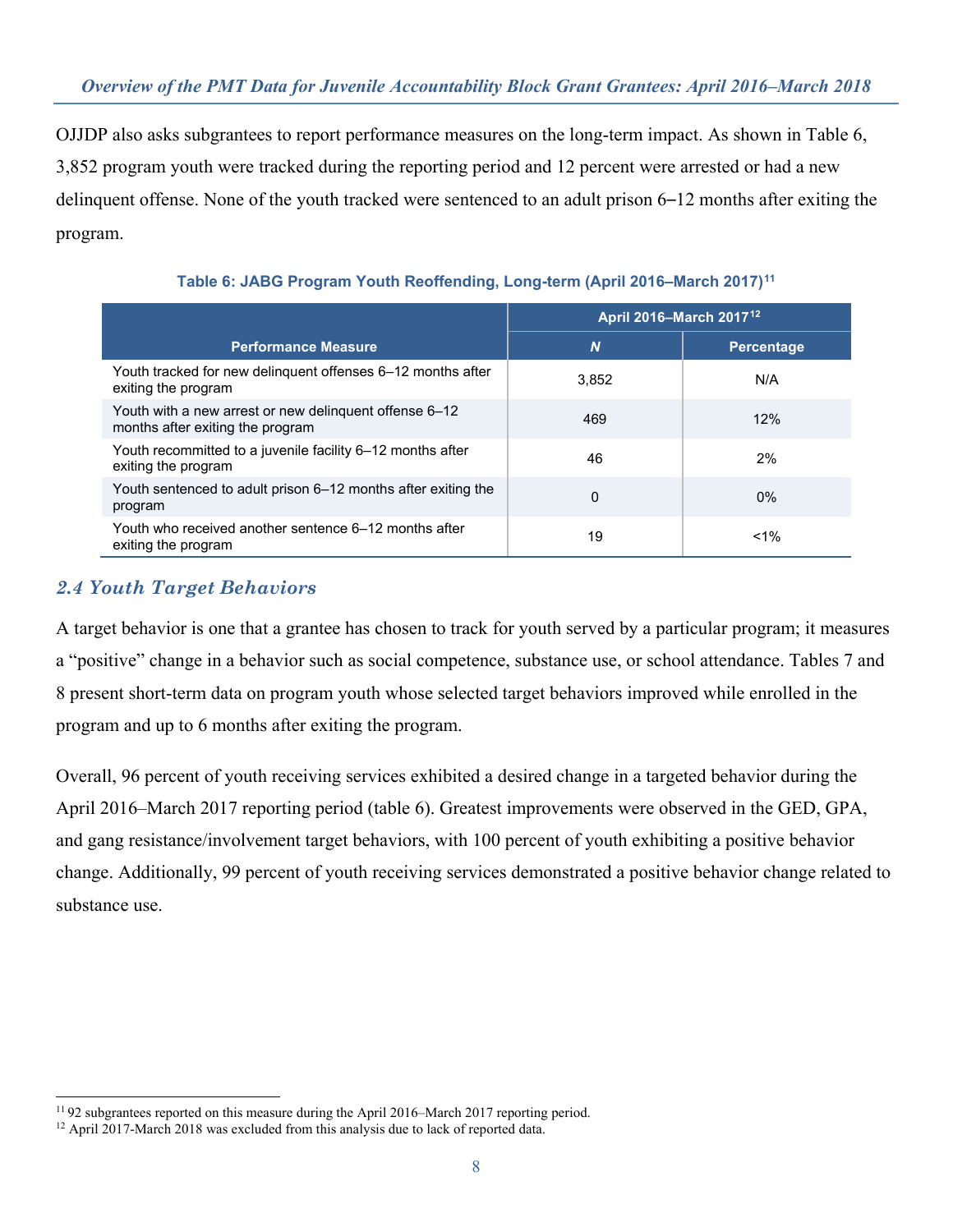| <b>Target Behavior</b>                 | <b>Youth Served</b> | <b>Youth with Intended</b><br><b>Behavior Change</b> | <b>Percentage of Youth with</b><br><b>Intended Behavior Change</b> |
|----------------------------------------|---------------------|------------------------------------------------------|--------------------------------------------------------------------|
| <b>GED</b>                             | 180                 | 180                                                  | 100%                                                               |
| <b>GPA</b>                             | 14                  | 14                                                   | 100%                                                               |
| Gang resistance/involvement            | 2                   | 2                                                    | 100%                                                               |
| Substance use                          | 6,849               | 6,732                                                | 99%                                                                |
| School attendance                      | 2,421               | 2,355                                                | 98%                                                                |
| Antisocial behavior                    | 2,159               | 2,089                                                | 97%                                                                |
| Family relationships                   | 502                 | 477                                                  | 95%                                                                |
| <b>Employment status</b>               | 380                 | 359                                                  | 95%                                                                |
| Job skills                             | 197                 | 187                                                  | 95%                                                                |
| <b>Family functioning</b>              | 27                  | 23                                                   | 85%                                                                |
| Social competence                      | 901                 | 653                                                  | 73%                                                                |
| Cultural skill building/cultural pride | 172                 | 120                                                  | 70%                                                                |
| High school completion                 | 29                  | 1                                                    | 4%                                                                 |
| <b>Overall</b>                         | 13,833              | 13,192                                               | 96%                                                                |

**Table 7: JABG Target Behavior Performance, Short-term (April 2016–March 2017)** 

During the April 2017–March 2018 reporting period, 85 percent of youth receiving services exhibited a desired change in a targeted behavior overall (table 8). Youth receiving services to address behaviors associated with substance use had the greatest improvement during the reporting period, with 97 percent of youth demonstrating a positive change, closely followed by youth demonstrating positive changes in school attendance at 92 percent.

#### **Table 8: JABG Short-term Target Behavior Performance: April 2017–March 2018**

| <b>Target Behavior</b> | <b>Youth Served</b> | Youth with Intended<br><b>Behavior Change</b> | <b>Percentage of Youth with</b><br><b>Intended Behavior Change</b> |
|------------------------|---------------------|-----------------------------------------------|--------------------------------------------------------------------|
| Substance use          | 998                 | 968                                           | 97%                                                                |
| School attendance      | 114                 | 104                                           | 92%                                                                |
| Social competence      | 158                 | 141                                           | 90%                                                                |
| Family relationships   | 32                  | 24                                            | 75%                                                                |
| Antisocial behavior    | 177                 | 24                                            | 14%                                                                |
| High school completion | 11                  | 0                                             | $0\%$                                                              |
| <b>Overall</b>         | 1,490               | 1,261                                         | 85%                                                                |